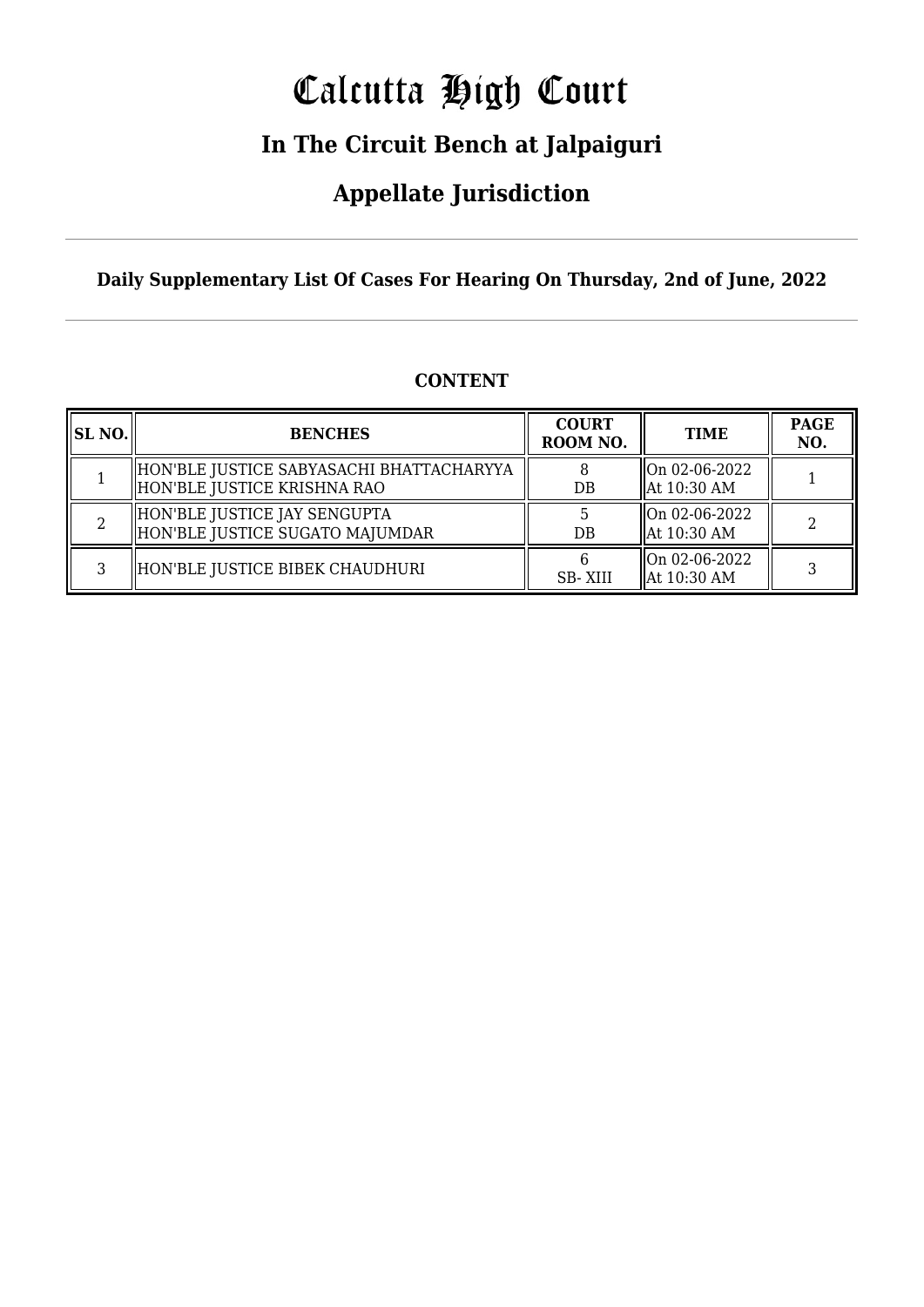

# Calcutta High Court **In The Circuit Bench at Jalpaiguri**

## **Appellate Side**

**DAILY CAUSELIST For Thursday The 2nd June 2022**

**COURT NO. 8**

**DIVISION BENCH (DB) AT 10:30 AM HON'BLE JUSTICE SABYASACHI BHATTACHARYYA HON'BLE JUSTICE KRISHNA RAO**

## **(VIA VIDEO CONFERENCE)**

## **FROM PRINCIPAL BENCH**

## **(VACATION BENCH)**

### **ON 2ND JUNE, 2022 (THURSDAY) URGENT MATTERS RELATING TO CIVIL, WRIT JURISDICTIONS FILED DURING VACATION OR WITH LEAVE OF THE REGULAR BENCH**

## **NEW MOTION**

1 WPA(H)/1/2022 MD MEHEDI HASAN

VS UNION OF INDIA AND OTHERS RAMESHWAR SINHA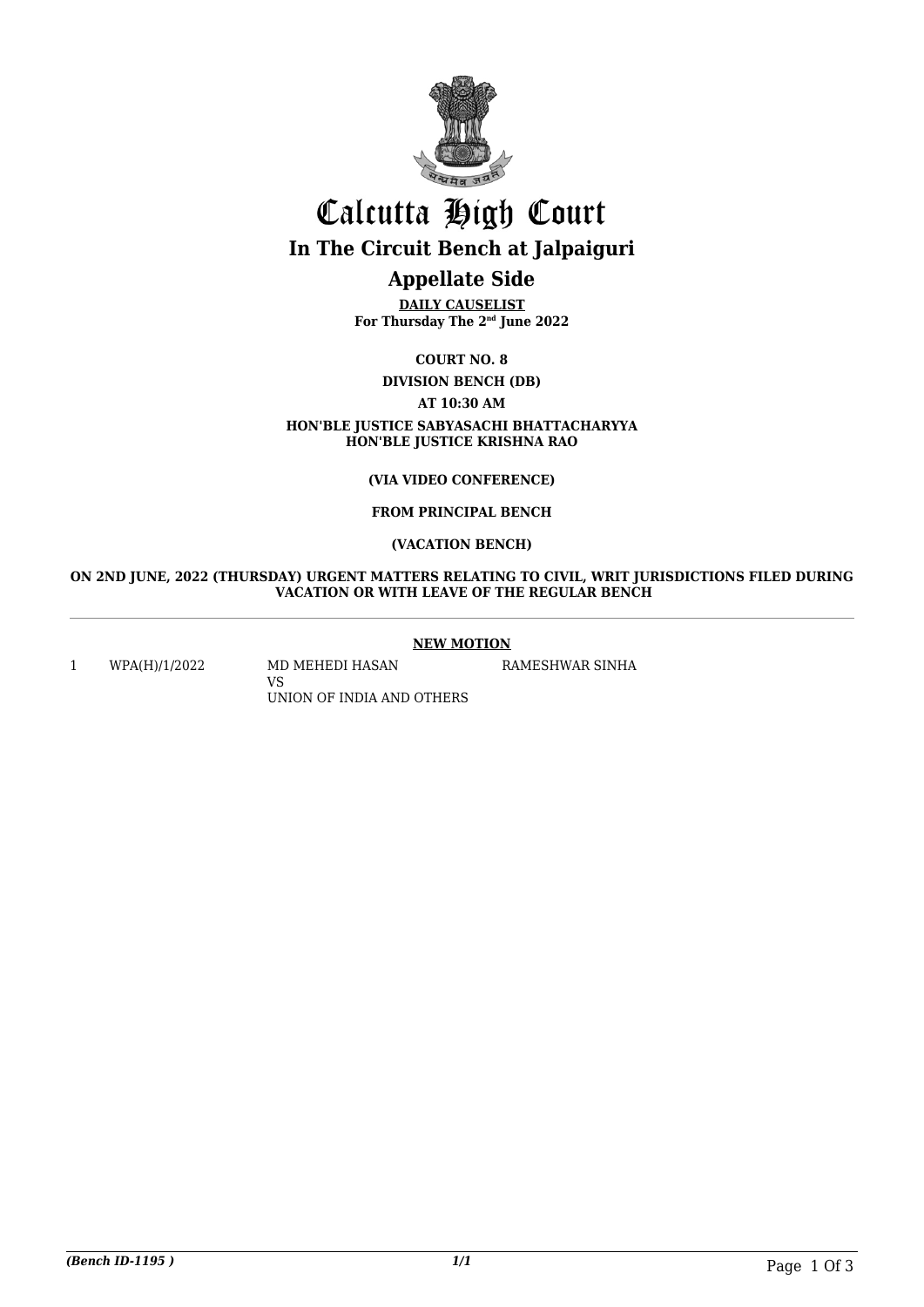

# Calcutta High Court **In The Circuit Bench at Jalpaiguri**

## **Appellate Side**

**DAILY CAUSELIST For Thursday The 2nd June 2022**

**COURT NO. 5 DIVISION BENCH (DB) AT 10:30 AM HON'BLE JUSTICE JAY SENGUPTA HON'BLE JUSTICE SUGATO MAJUMDAR (VIA VIDEO CONFERENCE)**

## **FROM PRINCIPAL BENCH**

## **(VACATION BENCH)**

#### **ON 2ND JUNE, 2022 (THURSDAY) URGENT MATTERS RELATING TO CRIMINAL JURISDICTIONS FILED DURING VACATION OR WITH LEAVE OF THE REGULAR BENCH**

|                    | APPLICATION FOR BAIL                                                            |                        |  |
|--------------------|---------------------------------------------------------------------------------|------------------------|--|
| CRM(NDPS)/176/2022 | PAWAN BAHETI<br>VS<br>State of West Bengal                                      | ANCHITA SARKAR         |  |
| CRM(DB)/178/2022   | NOOR HOSSAIN<br>VS<br>State of West Bengal                                      | <b>SUBIR KUMAR ROY</b> |  |
|                    | <b>APPLICATION FOR ANTICIPATORY BAIL</b>                                        |                        |  |
| CRM(A)/279/2022    | SAHAJAHAN SARKAR AND ORS<br>VS<br>State of West Bengal                          | PRONOJIT ROY           |  |
| CRM(A)/280/2022    | AJIDUL HAQUE AND OTHERS<br>VS<br>State of West Bengal                           | <b>SUDIP GUHA</b>      |  |
| CRM(A)/283/2022    | SANJAY GHOSH @ SANJOY<br><b>GHOSH AND ANOTHER</b><br>VS<br>State of West Bengal | SAYAN KANJILAL         |  |
|                    |                                                                                 |                        |  |

#### **APPLICATION FOR BAIL**